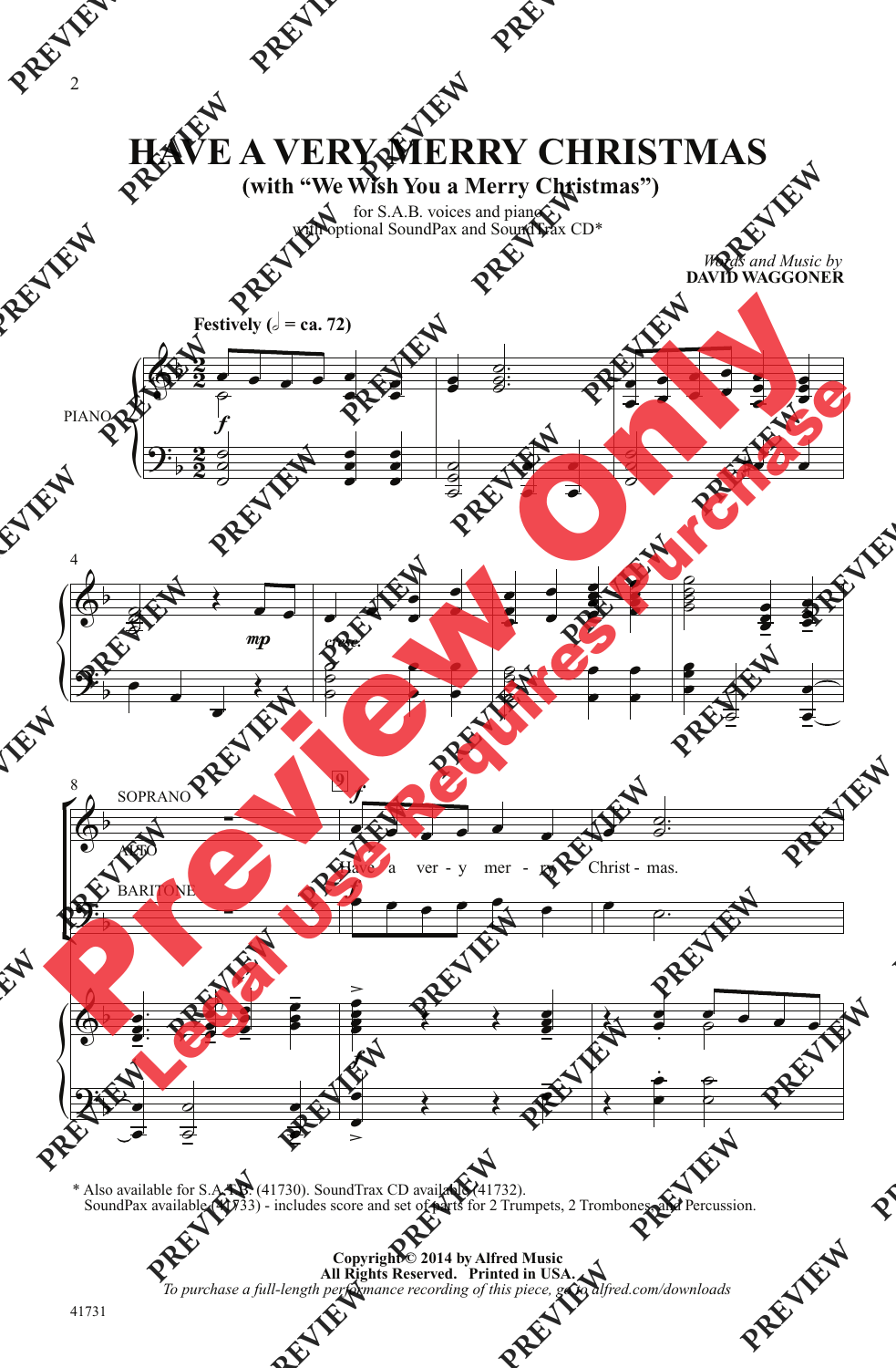

<sup>3</sup>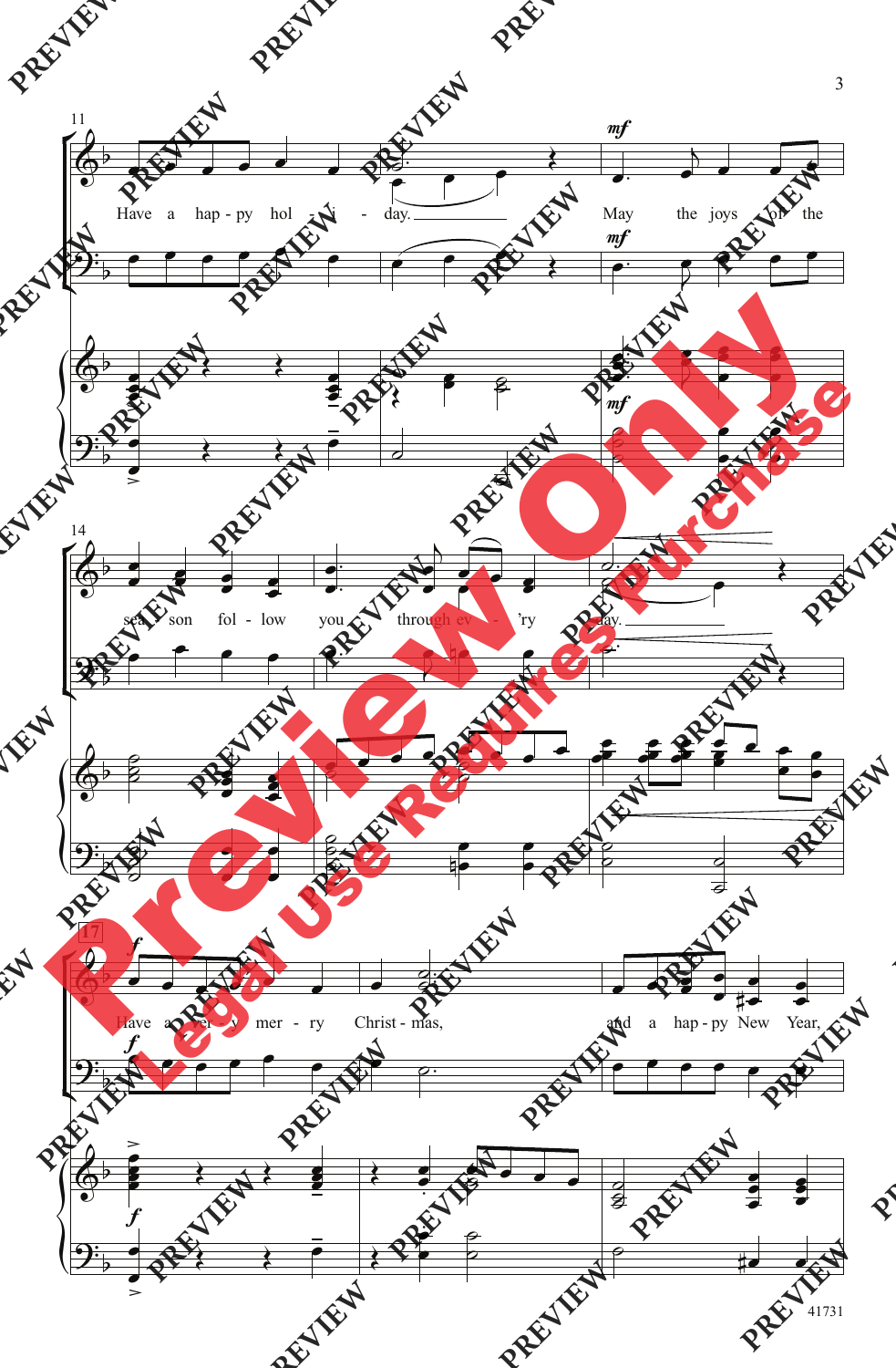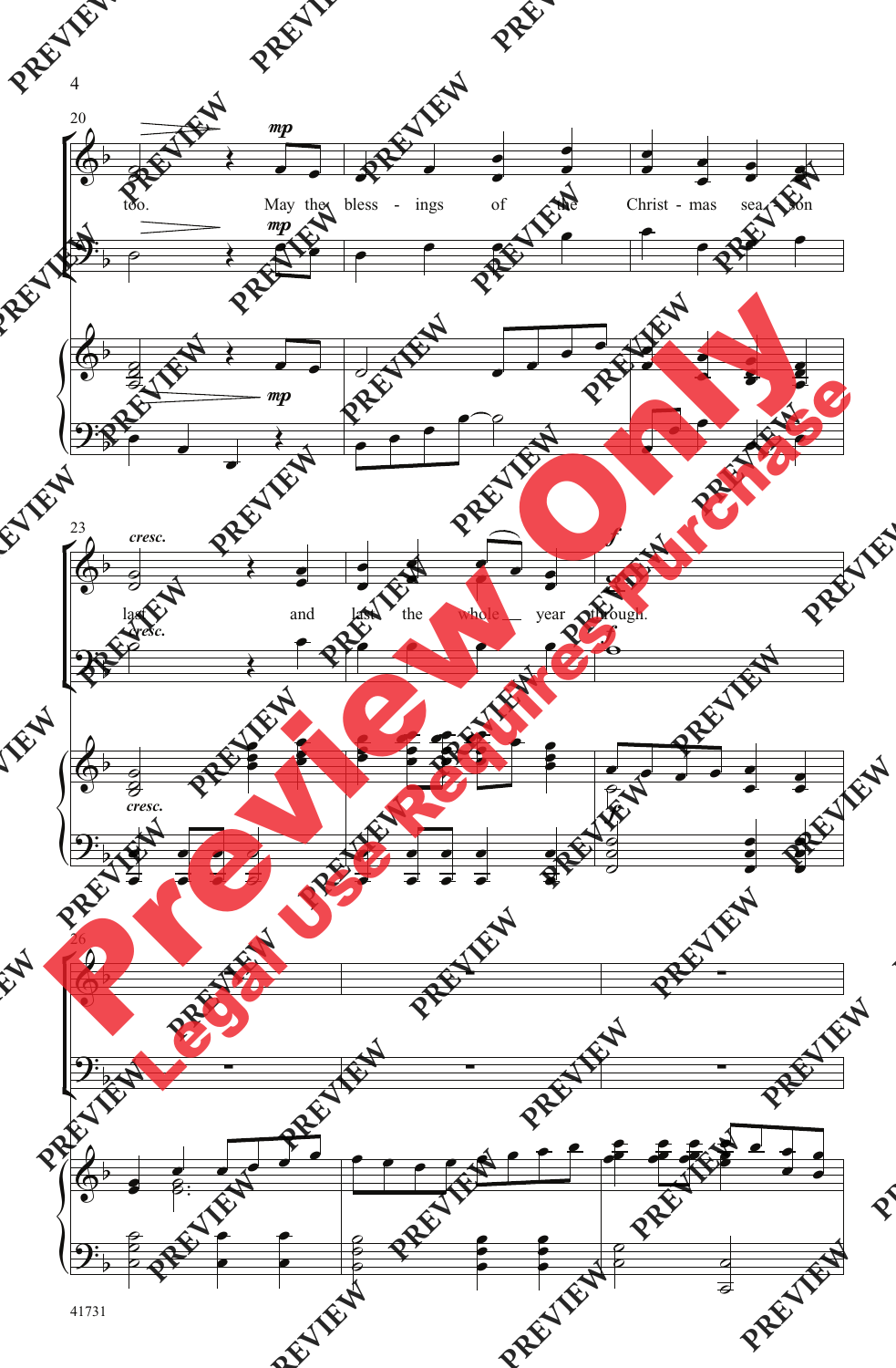

41731

5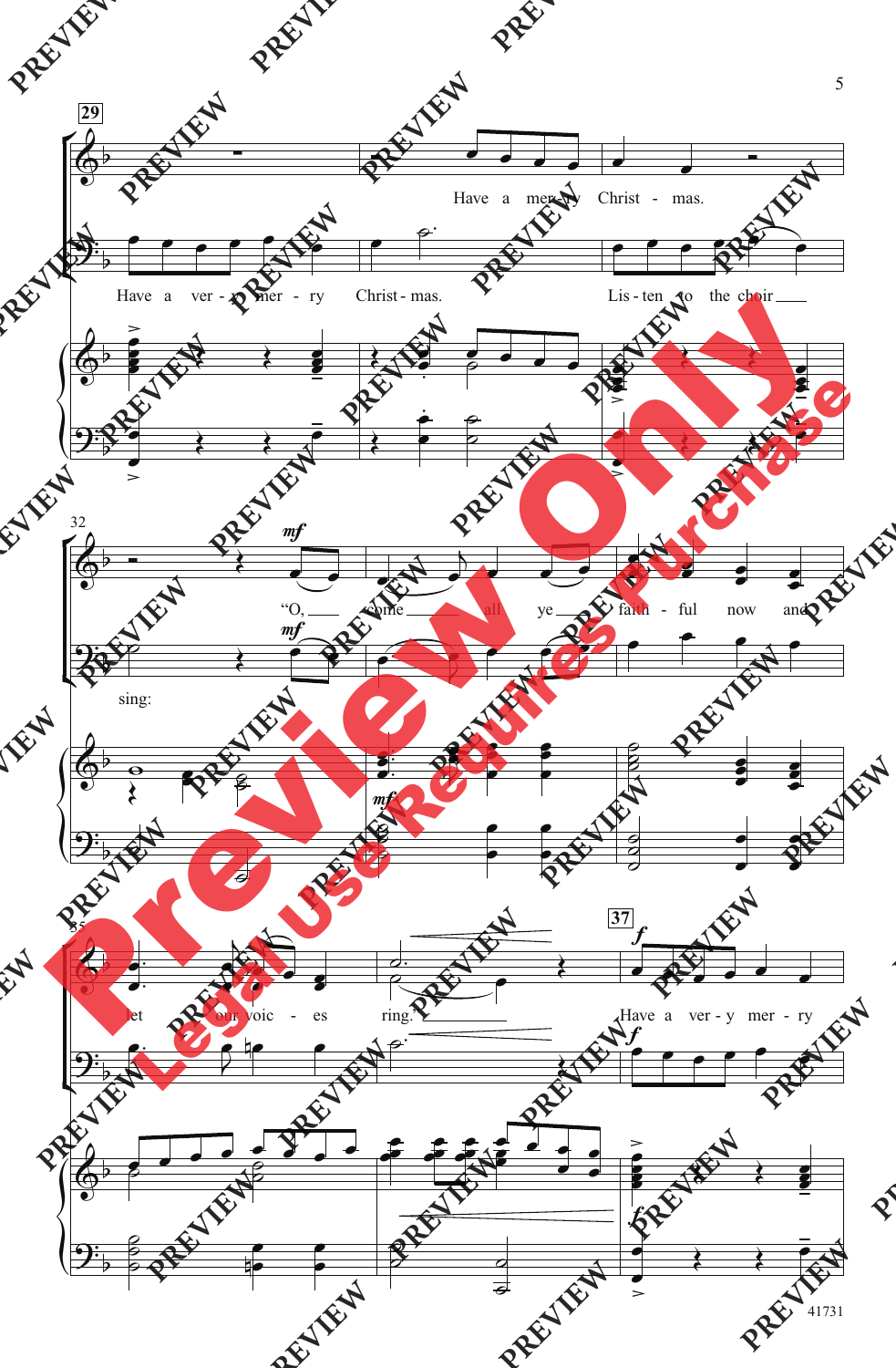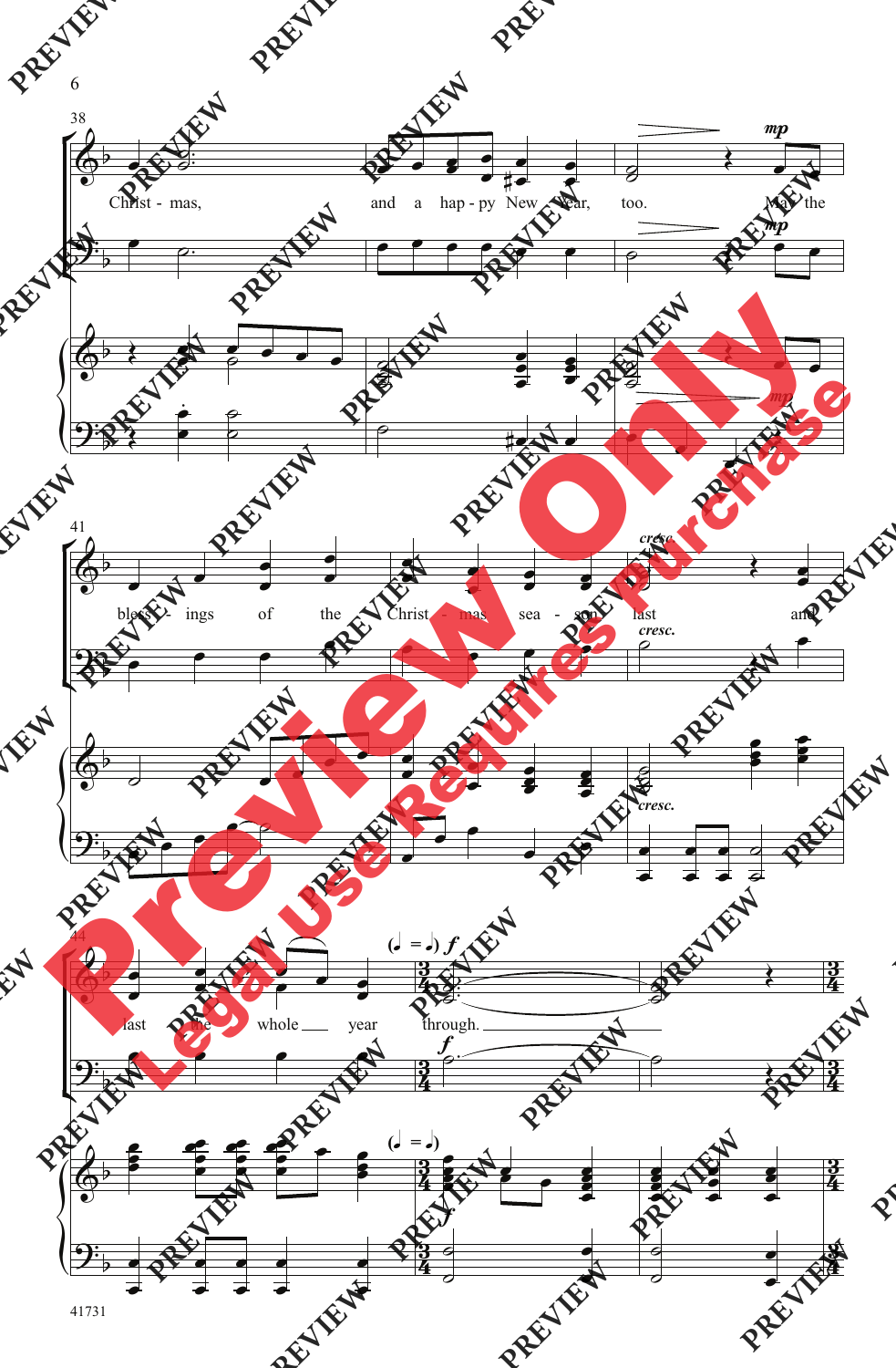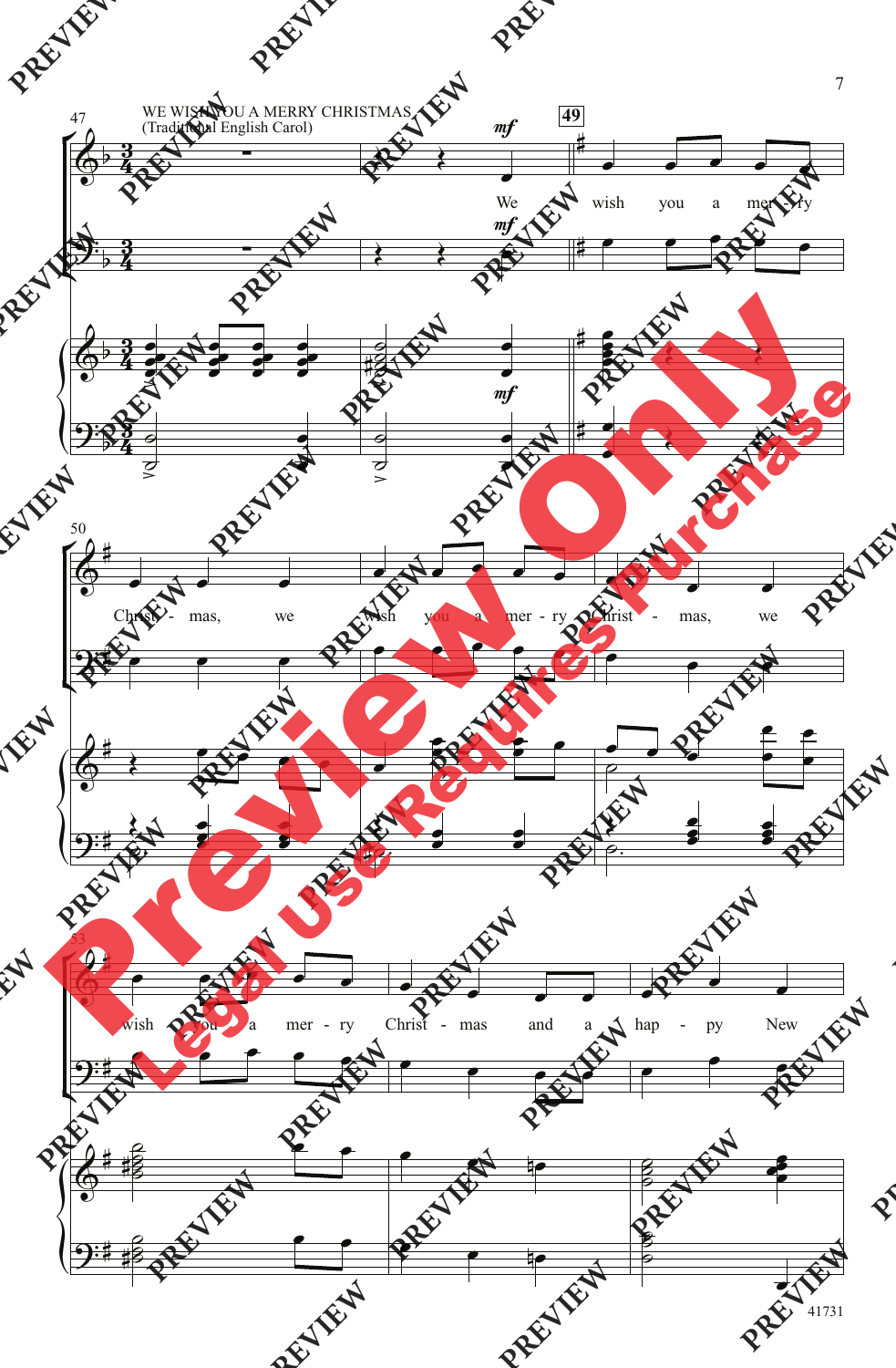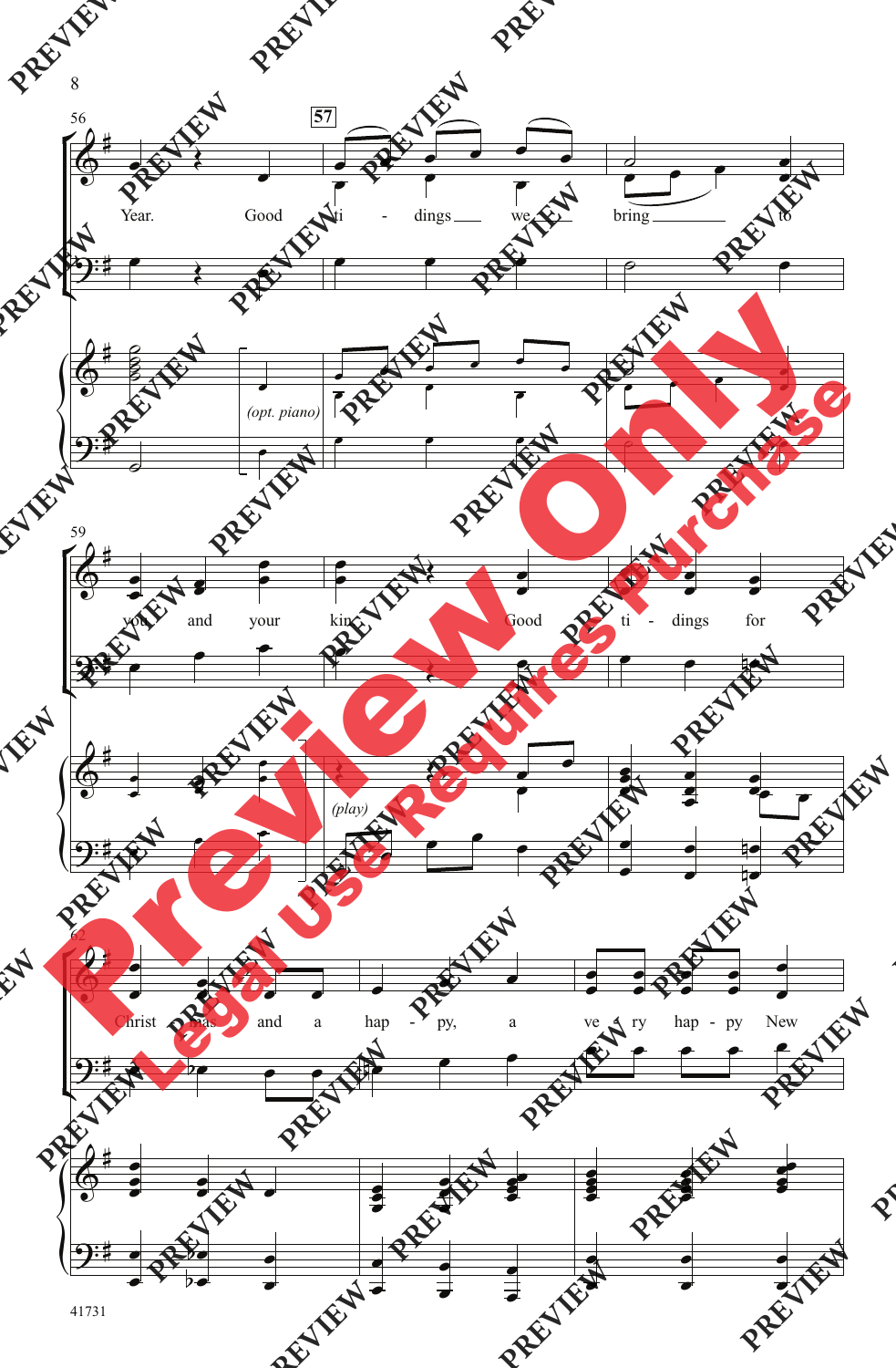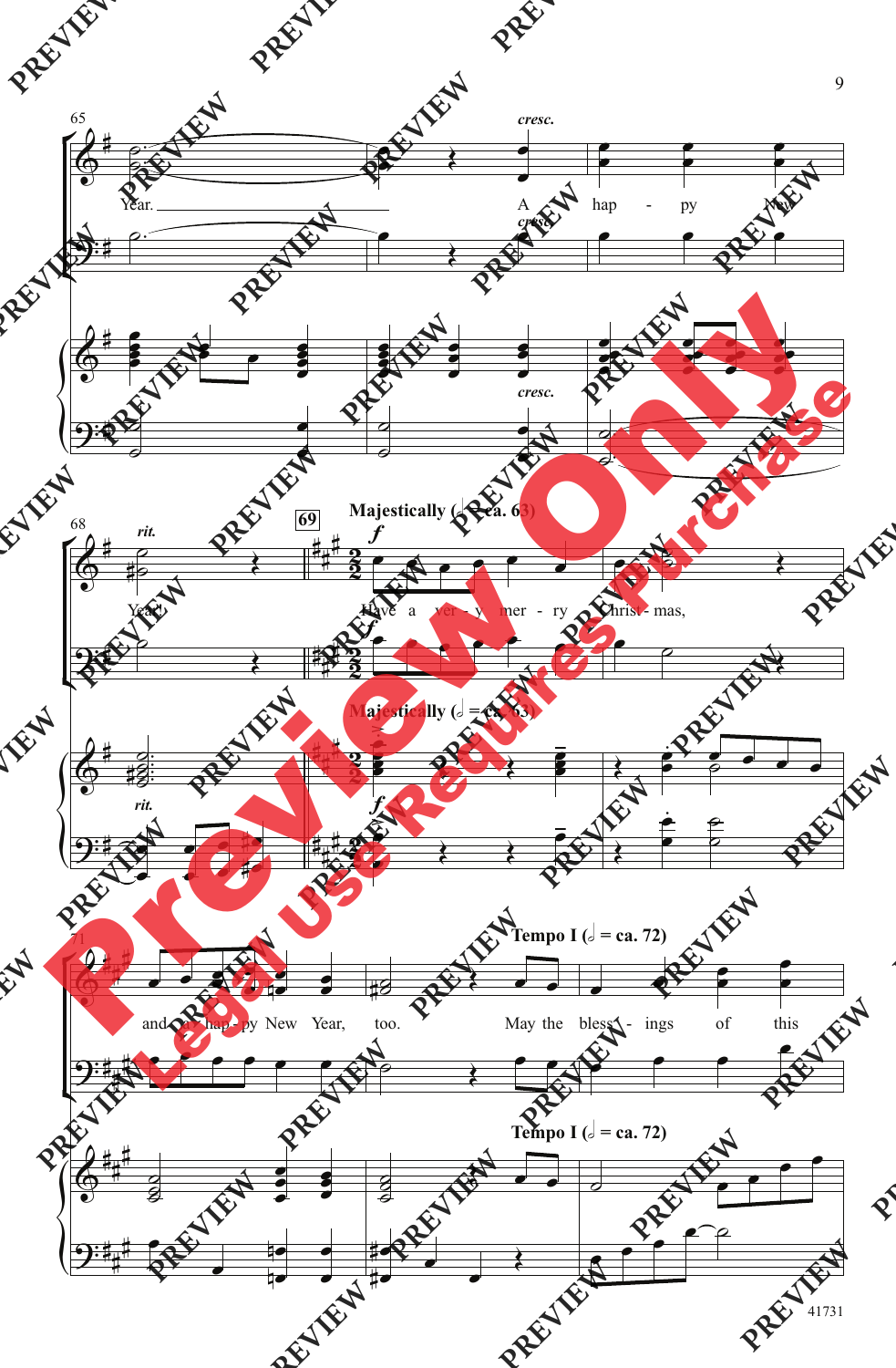